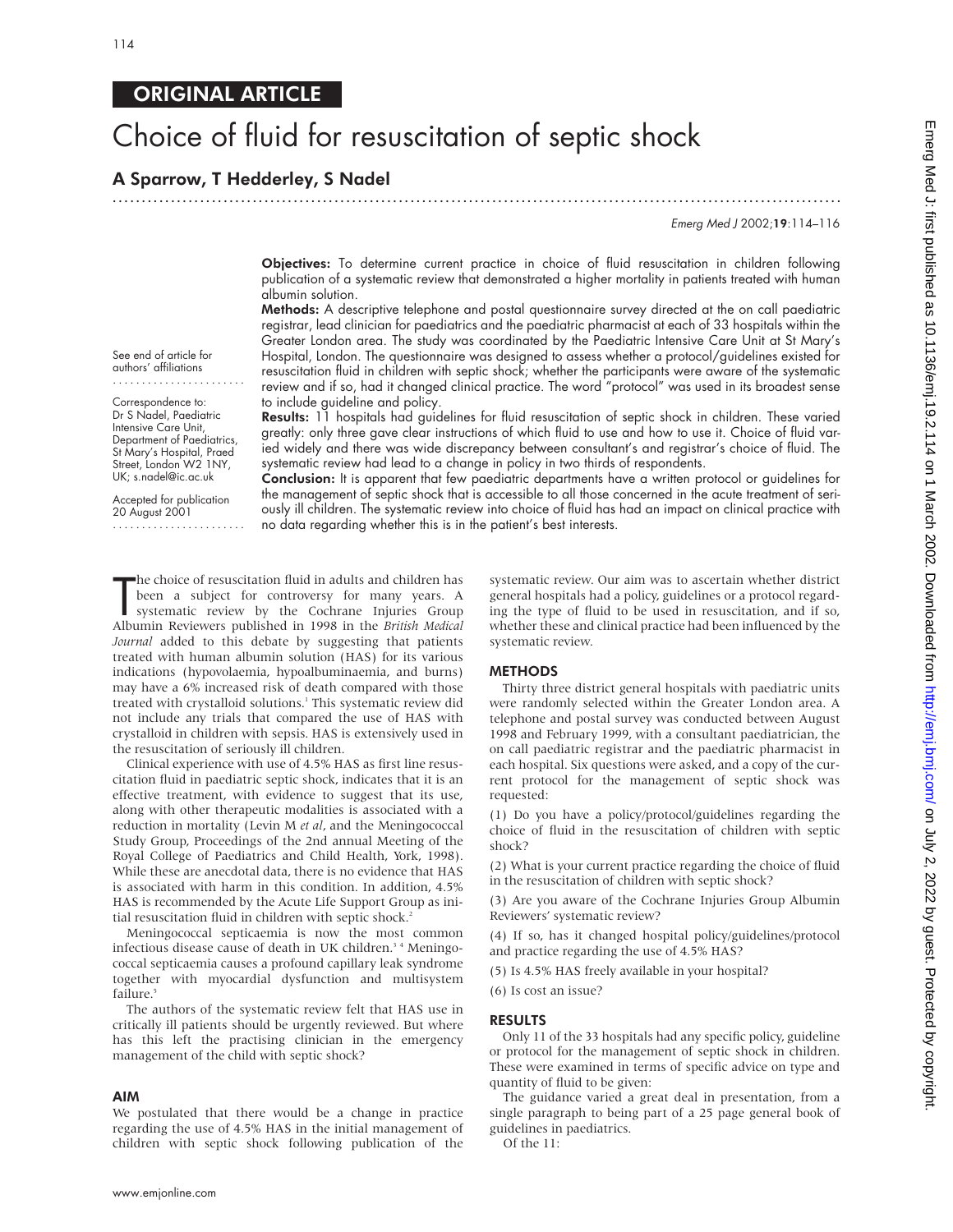- three gave clear instructions of which fluid to use and how to use it; two of the three stated the use of 4.5% HAS for resuscitation in meningococcal disease
- three were protocols specifically for meningococcal disease, two of which stated the use of 4.5% HAS, the third was non-specific regarding choice of fluid
- one was a non-specific protocol regarding fluid resuscitation in children with clear instructions not to use HAS
- one was a protocol for bacterial meningitis only, with guidelines on fluid restriction. This was part of a protocol booklet, which did not contain any guidelines on the management of shock in children
- one was a resuscitation table, with no advice on choice of fluid
- one was a protocol for the management of septic shock, advising use of 0.9% saline
- one was a table of intravenous rehydration guidelines, suggesting the use of 4.5% HAS in cases of shock.

Initial choices of fluid ranged between a non-specific instruction for colloid or crystalloid, normal saline, 4.5% HAS, Haemaccel or Gelofusine. Gelofusine was advocated in one protocol in both children and infants.

Initial fluid boluses to be given ranged from no clear instruction to 10 to 20 ml/kg, the commonest being 20 ml/kg. There were few specific instructions on when to call a senior staff member, when to inform anaesthetists, and when, for example to start inotropes.

The six questions asked of the consultant, the on call registrar and the pharmacist elicited the following answers:

(1) Do you have a protocol or guidelines regarding the choice of fluid in the resuscitation of septic shock? (table 1)

- 23 of 33 consultants (70%) said they had a protocol, but only eight of their registrars knew of its existence
- five registrars said a protocol existed when their consultants had said that one did not.
- 11 (33%) sent their protocols, which showed wide variability; only two were specific for the resuscitation of septic shock, with little agreement about the choice and volume of fluid to be given.
- five were in the process of being written or rewritten; two were using the St Mary's protocol for meningococcal disease,<sup>6</sup> and one used the Advanced Paediatric Life Support protocol.<sup>2</sup>

(2) On being asked their current policy regarding the choice of fluid in the resuscitation of children with septic shock:

- 23 (70%) consultants use 0.9% NaCl as first line therapy, except in the case of meningococcal disease where six of them use 4.5% HAS; eight use 4.5% HAS with all sepsis, two didn't know what their protocol suggested
- 21 (64%) registrars use 0.9% NaCl as first line fluid therapy
- 12 (36%) registrars use 4.5% HAS as first line fluid therapy
- 11 (33%) registrars gave a different answer from their consultants for their fluid of choice for resuscitation

(3) On being asked whether they were aware of the systematic review:

- All consultants were aware
- 32 of 33 registrars were aware
- 77% of pharmacists were aware

(4) And, if so, has it changed hospital policy and practice regarding the use of 4.5% HAS?

- 21 consultants (64%) have changed their policy; however six of their registrars weren't aware that policy had changed
- 20 registrars (61%) said yes
- four registrars didn't know whether hospital policy had changed or not

Table 1 Is there a protocol or guideline regarding the choice of fluid in the resuscitation of septic shock in your hospital?

| Protocol/Guideline | Yes | No | Don't<br>know | Total |
|--------------------|-----|----|---------------|-------|
| Consultant         | 23  |    |               | 33    |
| Registrar          | 13  | 19 |               | 33    |
| Pharmacist         | 3   |    |               | 19    |

• Most consultants and registrars were now using 0.9% NaCl instead of 4.5% HAS first line; with a small increase in the use of Gelofusine and fresh frozen plasma

(5) Is 4.5% HAS freely available in your hospital?

The availability of HAS was restricted in 11 of 33 hospitals. (6) Is cost an issue?

In three of the 33 units (10%) the use of HAS was restricted because of financial considerations.

#### **DISCUSSION**

This audit examined current practice in the management of children with septic shock, and whether this had been influenced by publication of the systemic review by the Cochrane Injuries Group Albumin Reviewers.<sup>1</sup> The publication of this review has understandably caused enormous concern and confusion among clinicians concerning the use of 4.5% HAS, which seems to have led to changes in the resuscitation policy regarding children with septic shock. The consequences of these changes in resuscitation policy, and the confusion in general, are yet to be determined, but there has been a documented reduction in the use of HAS.<sup>7</sup> It is unfortunate that the interpretation, by clinicians, of a systematic review of the use of HAS may have an enormous and potentially adverse influence concerning clinical practice, yet there is little, or nothing in the way of published data to either support or refute this change in practice in children with septic shock. The Cochrane Injuries Group Albumin Reviewers did not investigate the issue of the use of HAS in children with septic shock, presumably because no such data exist. However, clinicians treating this group have wrongly extrapolated the results of the systematic review and changed their practice accordingly, with unpredictable and possibly deleterious results.

For patients with shock of any aetiology, treatment of the underlying cause is mandatory. Rapid intravascular volume expansion guided by clinical examination and urine output is frequently adequate to restore organ perfusion and blood pressure in children with shock. In paediatric septic shock, Carcillo *et al* showed that rapid fluid resuscitation, using volumes in excess of 40 ml/kg in the first hour after presentation, was associated with an improvement in mortality, with no increase in the risk of pulmonary oedema.<sup>8</sup>

The type of fluid used for resuscitation of patients with shock is subject to ongoing debate with arguments that include: type of fluid lost; maintenance of plasma oncotic pressure; risk of infection and cost. Studies have repeatedly shown that less than 25% of administered crystalloid solutions remain within the intravascular space and the remainder rapidly and freely fills the interstitial and intracellular fluid spaces. $9-11$  This means that approximately four times the volume of crystalloid solution would be required to have the equivalent volume enhancing effect of a substance that remained within the intravascular compartment.

Albumin is a plasma protein that provides approximately 80% of the intravascular colloid oncotic pressure in normal subjects. It has a molecular weight of 69 000 and is relatively impermeable to the vascular membrane under normal conditions. This capillary barrier is disrupted in sepsis and trauma.